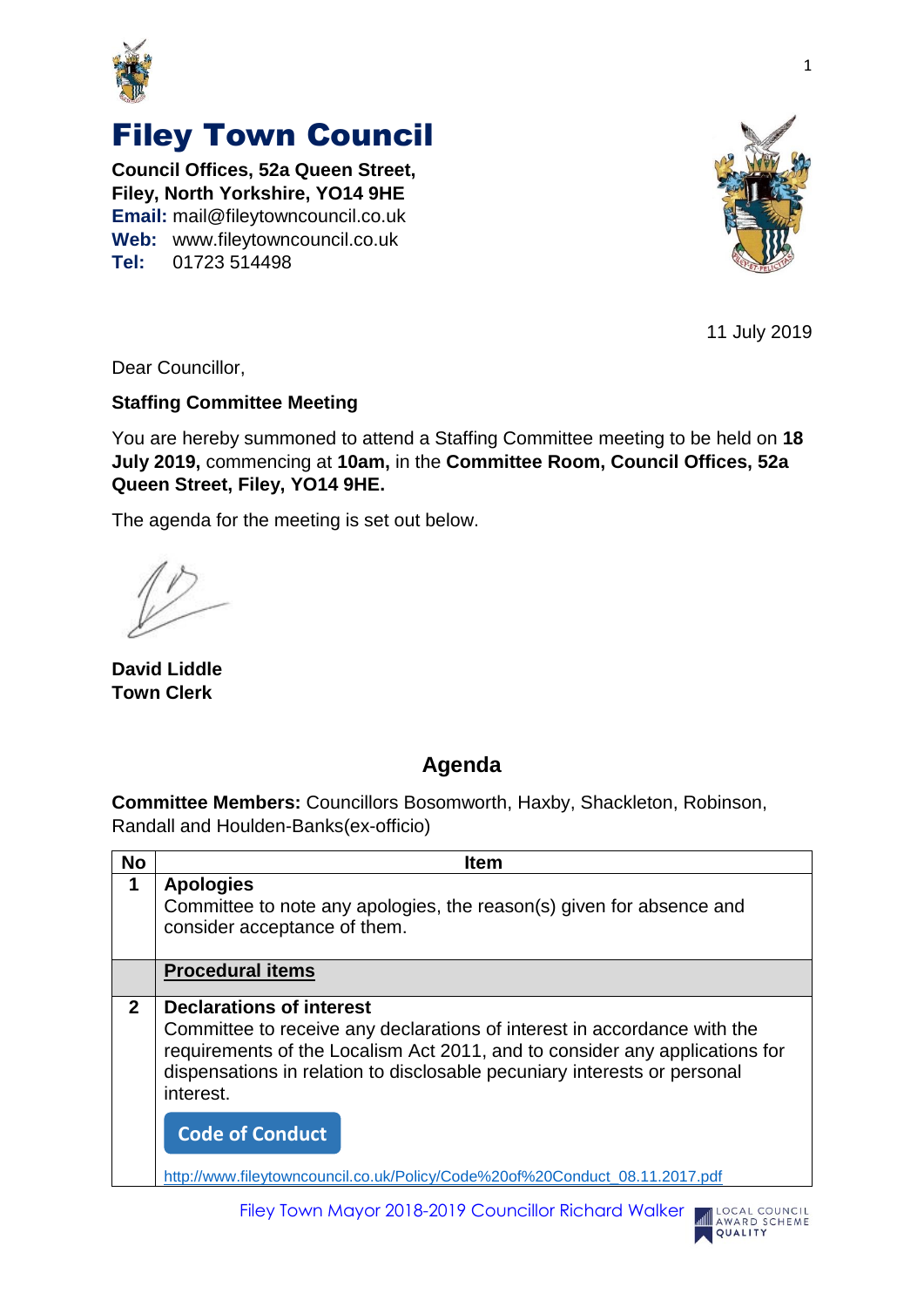

| 3 | Minutes of the meeting held on 22 February 2019                                                                                                           |
|---|-----------------------------------------------------------------------------------------------------------------------------------------------------------|
|   | Committee to consider approving the minutes as a true and proper record.                                                                                  |
|   |                                                                                                                                                           |
|   | <b>Minutes</b>                                                                                                                                            |
|   | https://fileytowncoucil.sharepoint.com/:b:/g/Filey%20Town%20Council/EQW2rKvhnT1NsFjYr                                                                     |
|   | 2EcTXIBM1CrSAsTaMVm8THpCDXiUg?e=vewQMV                                                                                                                    |
|   |                                                                                                                                                           |
|   | Minutes of the meeting held on 12 June 2019                                                                                                               |
|   | Committee to consider approving the minutes as a true and proper record.                                                                                  |
|   |                                                                                                                                                           |
|   | <b>Minutes</b>                                                                                                                                            |
|   |                                                                                                                                                           |
|   | https://fileytowncoucil.sharepoint.com/:b:/g/Filey%20Town%20Council/EVAesUvYTslIj-                                                                        |
|   | hDHpOE858BkBfW_uyq0EfO6patXkKwRQ?e=wClln0                                                                                                                 |
|   |                                                                                                                                                           |
|   |                                                                                                                                                           |
|   | <b>Business items</b>                                                                                                                                     |
|   |                                                                                                                                                           |
| 4 | <b>Health &amp; Safety Consultants</b>                                                                                                                    |
|   | Following a visit to the Council ELAS have now provided the outline of a                                                                                  |
|   | revised Health & Safety Policy to comply with the most recent legislation.<br>This is currently being adapted to the specifics of the Council and will be |
|   | available for issue by the end of August.                                                                                                                 |
|   | Also, an action list was received to ensure that the Council was up to date                                                                               |
|   | with all required procedures etc. this is currently being worked on with all                                                                              |
|   | actions planned to be in place by the end of Sept.                                                                                                        |
|   |                                                                                                                                                           |
| 5 | <b>Training and Associated Remuneration</b>                                                                                                               |
|   | a) Town Clerk Training Status                                                                                                                             |
|   | The Clerk has now completed all the work required for the CiLCA                                                                                           |
|   | qualifications within the required time frame and has completed the minor                                                                                 |
|   | adjustments made to 3 of the 30-work units and is no awaiting final                                                                                       |
|   | accreditation. Many of the work units were highly praised in particular the way                                                                           |
|   | that the Council monitors its budget and the way that the Council is                                                                                      |
|   | interacting with the community. The Clerk has also attended a NYCC                                                                                        |
|   | highways workshop on Monday of this week.                                                                                                                 |
|   | b) The Assistant Town Clerk Int & Ext Coordinators.                                                                                                       |
|   | Both of the Assistant Town Clerks have successfully completed their ILCA                                                                                  |
|   | courses and have therefore achieved the requirements to move to the next                                                                                  |
|   | level grade point.                                                                                                                                        |
|   | c) Councillor Training                                                                                                                                    |
|   | Initial training of the new Councillors has been completed with overall a good                                                                            |
|   | outcome. More specific in-house training is to be arranged i.e. Finance during                                                                            |
|   | August to give the Finance Committee members a more detailed                                                                                              |
|   | understanding of how the finance system works and how it is monitored.                                                                                    |
|   | The chair has attended a Chairmanship Course which she found most useful                                                                                  |
|   | and 2 other new Councillors are planned to attend the same course in the                                                                                  |
|   | near future.                                                                                                                                              |
|   |                                                                                                                                                           |